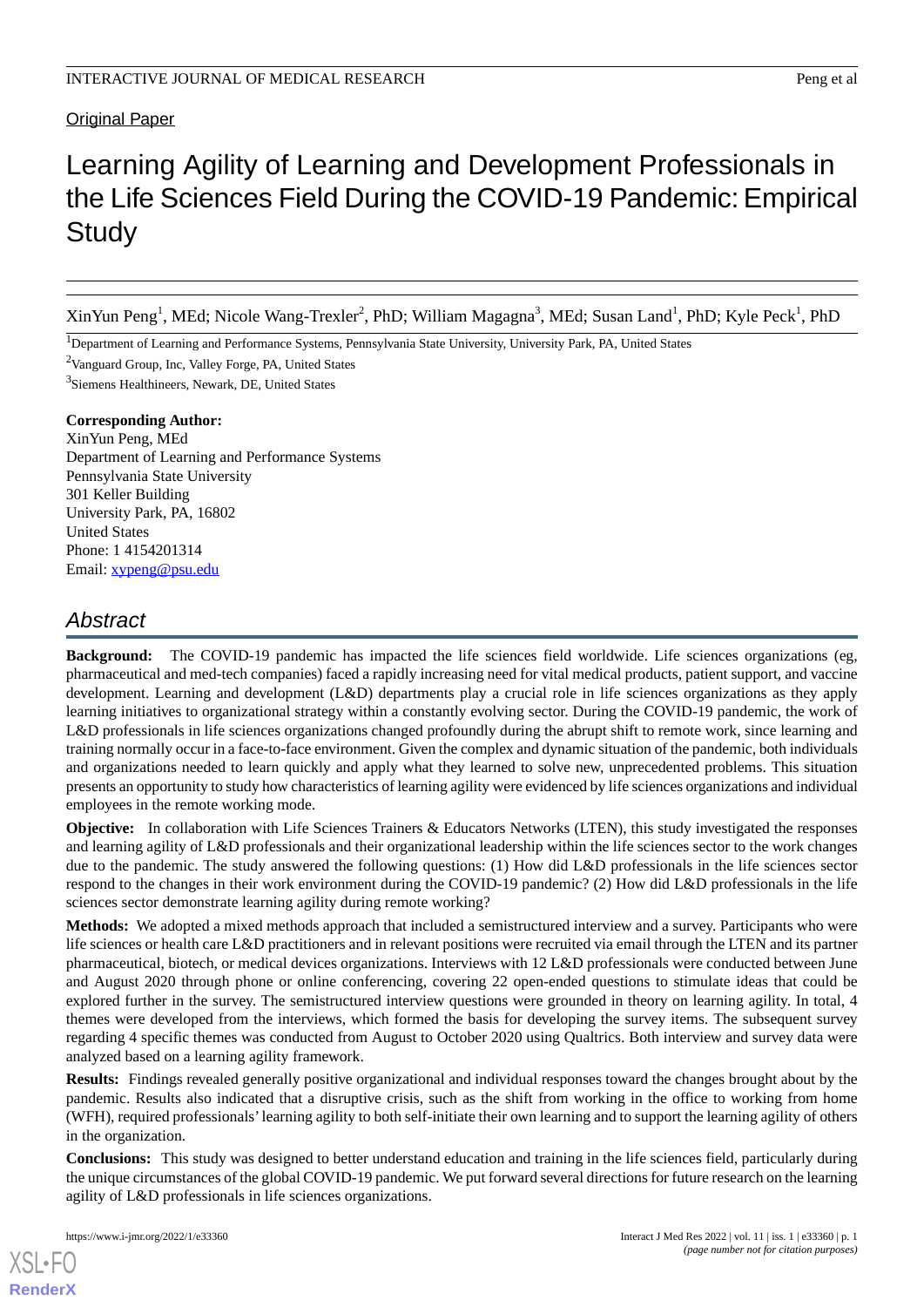#### INTERACTIVE JOURNAL OF MEDICAL RESEARCH **Peng et al.** Peng et al.

*(Interact J Med Res 2022;11(1):e33360)* doi:  $10.2196/33360$ 

## **KEYWORDS**

COVID-19; learning agility; learning and development professionals; life sciences professionals; training and development; mixed methods

# *Introduction*

During 2020 and 2021, almost every organization evolved and shifted to address the COVID-19 pandemic, including extensive numbers of employees working from home (WFH) due to lockdowns and shelter-in-place orders [[1\]](#page-9-0). As the coronavirus continues to spread, many organizations (at the time of this writing) still have not set a date to return to their physical offices. Learning and development (L&D) professionals excel at understanding the organization's future capability needs and identifying priorities and learning solutions for the organization. Therefore, they are playing a pivotal role in transitioning and implementing changes within their organizations. Recent L&D studies have investigated learning in the health and life sciences with informational technologies, virtual programs, or online platforms, as well as their feasibility and effectiveness during the pandemic [[2-](#page-9-1)[7](#page-10-0)]. Much of the recent pandemic-related research on health and life sciences is concerned with digital mental health, especially stress and depression trends [[8](#page-10-1)-[11\]](#page-10-2). However, there is little research on the learning agility of L&D professionals in the health and life sciences, particularly how they dealt with the abrupt change to remote working. We argue that the learning agility of L&D professionals is essential to the survival and growth of organizations. This study describes the learning agility of L&D professionals in the life sciences sector, as they encountered drastic changes in their job requirements due to COVID-19.

The concept of learning agility was coined by Lombardo and Eichinger [\[12](#page-10-3)]. It is defined as the willingness and ability to learn from experience and subsequently apply that learning to perform successfully under new or first-time conditions. Learning agility is tied closely to developmental job experiences and reflects the complexity of challenging jobs. As such, it is considered an early indicator of one's potential and leadership effectiveness and therefore is used by organizations to identify and develop high-potential employees [\[13](#page-10-4)[-15](#page-10-5)]. To elaborate on the Lombardo and Eichinger [[12\]](#page-10-3) definition, learning agility describes the following characteristics of a person: the willingness to adapt to new job requirements, the ability to continuously learn new things, to overcome difficulties, and to manage multiple, sometimes contradictory, tasks. Being mentally prepared for job requirements that are different and unfamiliar and being prepared to constantly learn new things for them are prerequisites of being agile. Effective leaders normally have a broad portfolio of leadership roles and can vary their performance of leadership skills, depending on the situation, showing high learning agility when encountering difficulties. In addition, existing and widely acknowledged theories of leadership tend to classify one's leadership into contrasting categories, for example, task oriented versus relation oriented [[16\]](#page-10-6), directive versus participative [[17\]](#page-10-7), autocratic versus consultative [[18\]](#page-10-8), and transactional versus

 $XS$  $\cdot$ FC **[RenderX](http://www.renderx.com/)** transformational [[19\]](#page-10-9). Lombardo and Eichinger [\[12](#page-10-3)] proposed that effective leaders should be able to accommodate multiple opposing categories to react to dilemmas under multiple circumstances.

Learning agility is frequently raised in corporate conversations and business reports when discussing how the working mode for people changed so abruptly due to the COVID-19 pandemic. Extending from the Lombardo and Eichinger [[12\]](#page-10-3) concept, other researchers [\[20](#page-10-10)] have studied or applied learning agility in different contexts. For instance, De Meuse [[20\]](#page-10-10) studied the development and validation of the TALENTx7 Assessment, which is a psychological measure of learning agility [[20\]](#page-10-10). This work expanded the original model into a 7-factor model, and later Burke and Mitchinson [\[21](#page-10-11)] developed a 9-factor model based on the original learning agility concept [[21\]](#page-10-11). Norton [\[22](#page-10-12)] studied leadership flexibility and included learning agility as 1 of the definitional perspectives. Likewise, DeRue and Myers [[23\]](#page-10-13) built a framework for leadership development called PREPARE using learning agility as a key element. In Kaiser and Craig's [[24\]](#page-10-14) view, learning agility is a meta-competency, meaning that it is the fundamental capacity that enables other technical competencies.

Other empirical studies show how learning agility can be applied. For example, Nesbit [[25\]](#page-10-15) used learning agility to assess leaders' knowledge and skill acquisition and therefore assist with their behavioral repertoire expansion in self-directed leadership development. White and Shullman [\[26](#page-10-16)] discussed learning agility, especially the ability to accept the ambiguity of the working environment, as an indicator of effective leadership. When it comes to leadership across different managerial levels within an organization, learning agility was a positive predictor of leaders' effectiveness in talent management [[27\]](#page-10-17). De Meuse et al [[27\]](#page-10-17) noted that most people in leadership roles do not increase all-around competencies simultaneously when the job requirements change. Since it was reportedly rare in the management population to have high learning agility, it would be prudent for organizations to select individuals for key positions using the learning agility framework as a reference [\[27](#page-10-17)].

Studies on learning agility are often based on the premise that individuals actively seek professional development opportunities [[13\]](#page-10-4). However, learning agility can also manifest within a specific circumstance where it is passively triggered (eg, the turbulent environment of the COVID-19 pandemic), which has not been previously discussed. In the case of COVID-19, both work content and format shifted. Individuals and organizations did not choose, but were forced, to develop and apply learning agility to survive. Learning agility can also exist on an organizational level. An organization's reactions to turbulent environments and its strategies to solve novel challenges that impact many employees are also critical indicators of the long-term success of the organization [\[28](#page-10-18)]. Therefore, this study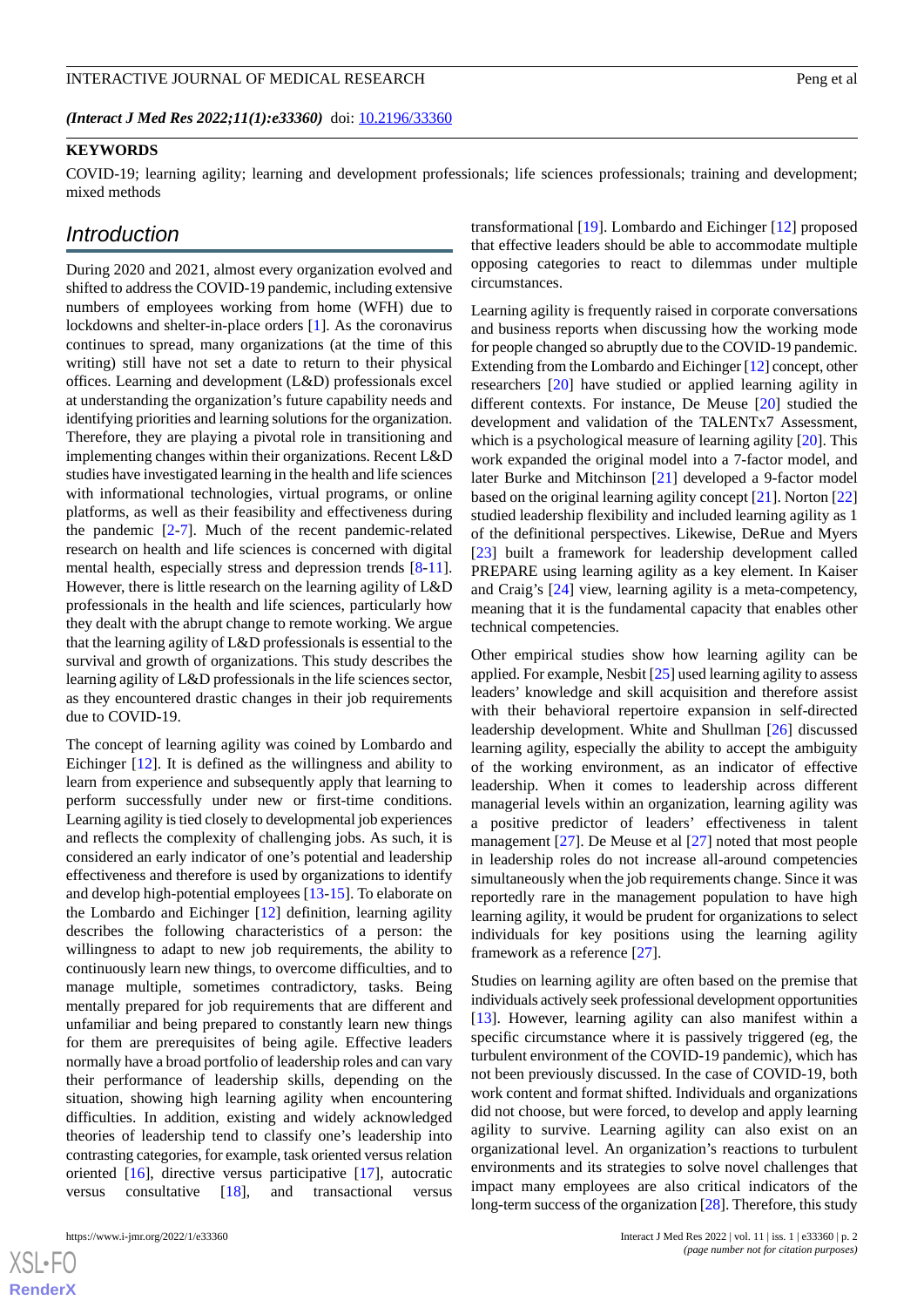aims to describe the learning agility of L&D professionals in the life sciences sector when they encountered abrupt changes in their job requirements due to the emergence of the COVID-19 pandemic. Specifically, we answered the following research questions:

- How did L&D professionals in the life sciences sector respond to the changes in their work environment during the COVID-19 pandemic?
- How did L&D professionals in the life sciences sector demonstrate learning agility during remote working?

# *Methods*

## **Study Design**

This research study used a mixed methods approach to understanding how L&D professionals in the life sciences sector dealt with changes in their work due to the pandemic. Specifically, we were interested in their perceptions, solutions, and expectations for the future. Mixed methods research requires data triangulation from quantitative and qualitative data, which strengthens the construct validity of the study [\[29](#page-11-0)].

## **Participants and Recruitment**

Participants were recruited through an email list of Life Sciences Trainers & Educators Networks (LTEN) and its partner organizations, which included pharmaceutical companies, medical device manufacturing companies, biotechnology companies, and training and consulting companies with core services in the life sciences sector. The invitation emails were sent to the L&D departments of these organizations. Additional personnel who work closely with L&D departments, for example, the sales department, were also invited to participate. Salespersons were an important data source, as they are served by L&D departments and they directly interact with health care workers. After receiving the invitation emails, anyone who was interested in participating in this study could contact the researchers to complete informed consent, schedule an interview, or access the questionnaire through a link in the email. In the first phase of this study, we recruited 12 L&D professionals, whose experience ranged from 10 years to more than 30 years and held director or c-suite L&D positions in pharmaceutical, biotechnology, and medical device organizations, to participate in the interview. We intentionally focused our sampling for the interviews of experienced L&D practitioners, as they worked in the life sciences and health care L&D longer and witnessed the evolution of this area. Additionally, they had more connections with stakeholders, allowing them to have a macrolevel perspective. In the second phase of the study, we collected survey responses from 74 different individuals who held a variety of leadership positions.

## **Qualitative Method**

The interview was used to gather insights into overarching changes of professionals' perceptions and mindsets about working remotely through the lens of learning agility. The semistructured interview was designed based on the existing literature and our subject matter experts' understanding of the status quo of L&D in life sciences and health care. It contained 22 questions, with topics covering experiences and opinions,

 $XSJ \cdot F$ **[RenderX](http://www.renderx.com/)** virtual solutions, digital literacy, and the future, making the conversations flow naturally. Interviewees' responses and researcher's notes served as data sources for the second phase of data collection. See [Multimedia Appendix 1](#page-9-2) for the interview questions.

## **Quantitative Method**

A follow-up survey questionnaire was designed based on the preliminary data collected through the interviews and expanded to 37 questions in total, with 8 (22%) demographic questions and 29 (78%) questions regarding 4 specific themes: organizational actions, remote working, L&D, and the future. Respondents were asked about their perceptions and expectations on these themes. See [Multimedia Appendix 2](#page-9-3) for the survey questions.

## **Data Collection and Analysis**

The interview data collection started during June 2020 and ended in August 2020. Interviews were conducted through videoconferencing or over the phone with 12 individuals that lasted approximately 30-60 minutes each. The survey data were collected from August to October 2020 using Qualtrics. Interviews were first transcribed and then coded and organized into groups of topics. These topics were expanded and specified into survey questions that were used in the second phase. The survey questions were designed for exploratory descriptive analysis with the intention to capture nuances of how professionals in a greater scale adapted their professional lives during the pandemic in contrast to exploring their psychological states or traits. Later, the survey responses and the interview data were coded and reorganized based on the learning agility framework adapted from Eichinger et al [\[30](#page-11-1)]. This framework of learning agility could be generalized as 4 key characteristics of learning agility: the willingness to adapt to new job requirements, the ability to handle jobs with increasing complexity, the ability to continuously learn new things, and the ability to overcome difficulties.

## **Ethics Approval**

In compliance with our university's Institutional Review Board protocols (Study ID STUDY00009028), all participants signed an informed consent release prior to their data being collected. The research procedures were in accordance with the ethical standards of the responsible committee on human experimentation (institutional and national) and with the Declaration of Helsinki of 1975, as revised in 2000.

Participants were told that they did not have to answer any question they did not want to answer and could stop their participation at any time. All identities and data were kept confidential and anonymous.

# *Results*

## **Demographics of Respondents**

The participants of this study were professionals (58 [88%] of 66) who held leadership roles in the L&D or equivalent departments of their life sciences organizations. As [Figure 1](#page-3-0) illustrates,  $46(70\%)$  of 66 survey participants had  $11+$  years of experience, with 14 (30%) of these having 21 or more years of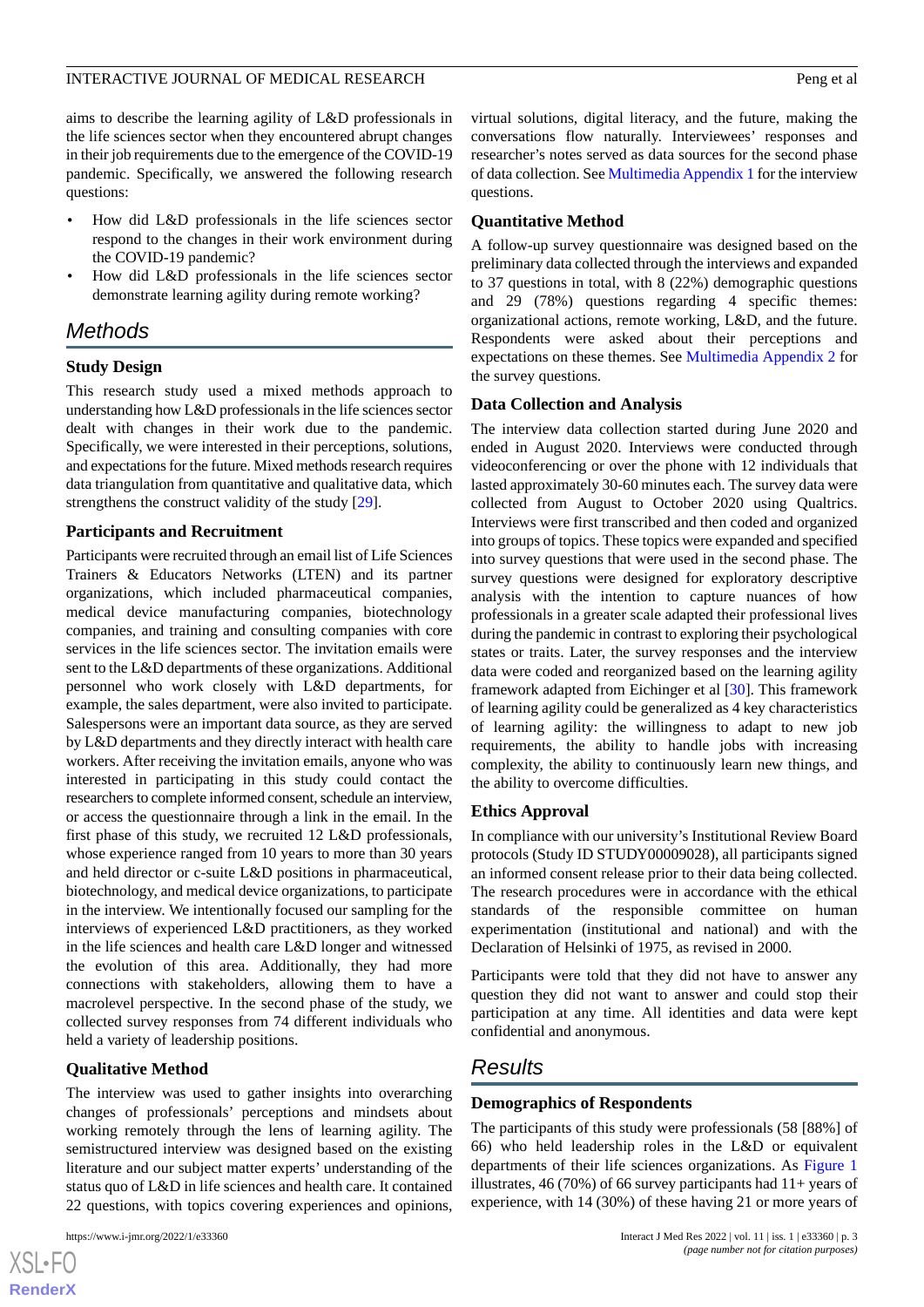experience. More than 34 (51%) of the 66 participants were in director-level positions, 13 (20%) were managers, 12 (18%) were executives, and 7 (11%) were developers or trainers ([Figure 1\)](#page-3-0).

Survey results also showed the respondents' organization information. Respondents worked for medical device manufacturers (16 [23%] of 71 responses), pharmaceutical companies (30 [42%] of 71 responses), biotech companies (10 [14%] of 71 responses), suppliers (6 [9%] of 71 responses), and

other types of organizations (eg, training companies, consulting firms, and labs). There were 28 (42%) of 66 respondents who worked in organizations that have more than 10,000 employees. Among the organizations of all respondents, 41 (62%) of 66 are entirely US based and 28 (42%) of 66 are directly involved in COVID-19 diagnostics or treatment [\(Figure 2](#page-3-1)). This information about participants' leadership experience and type of organizations helped us interpret the survey and interview responses regarding their behaviors in response to the drastic shift of work, as well as their thoughts about the changes.

<span id="page-3-0"></span>**Figure 1.** Information about respondents. L&D: learning and development.



<span id="page-3-1"></span>**Figure 2.** Information about respondents' organizations.



**Types of Employers** 





#### **Number of Employees**

employees doing and feeling well.

*Overall Responses*

responded to emerging problems, and what they did to keep

According to the majority of the respondents and interviewees (53-59 [86%-97%] of 62), they were appreciative of the overall response of the leadership during the pandemic [\(Figure 3\)](#page-4-0). They

## **How Organizations Responded to the Impact of COVID-19**

The respondents were asked about their perceptions of their organizations during the work environment change: How quickly the organization leadership reacted to the pandemic, how they

https://www.i-jmr.org/2022/1/e33360 Interact J Med Res 2022 | vol. 11 | iss. 1 | e33360 | p. 4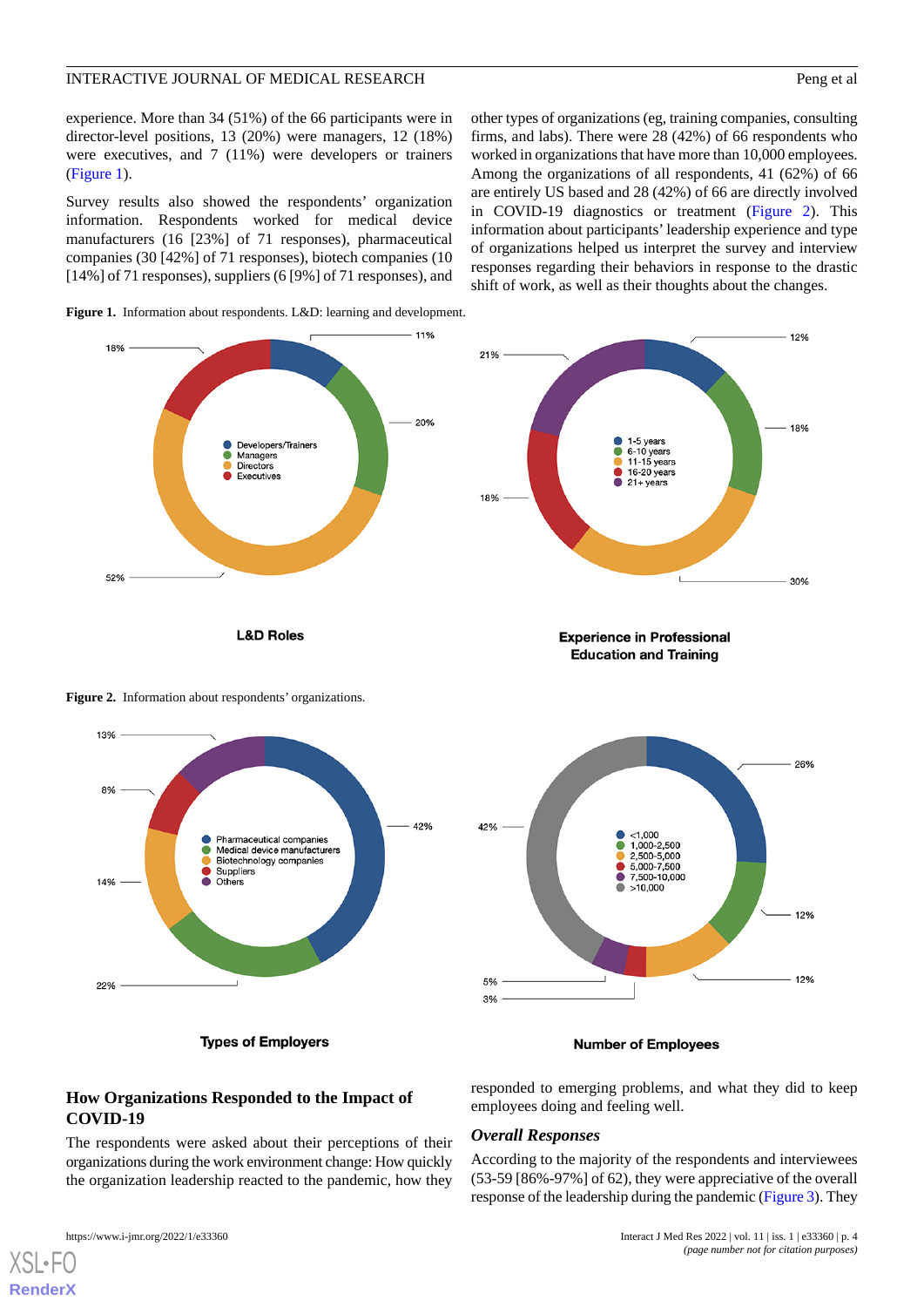agreed in varying degrees that the leadership moved quickly by setting up clear strategies, developing new solutions, modifying company processes and procedures, and adding resources to

adapt to current situations. The leadership also remained in constant communication and were transparent within the organizations.

<span id="page-4-0"></span>**Figure 3.** Levels of agreement to organizations' responses to the pandemic. L&D: learning and development. Throughout the COVID-19 Pandemic, Your Organization:



In other aspects, employees were not as satisfied. In terms of the modification of the company vision and removing barriers to embracing adaptability, these organizations were perceived as less successful by their employees. About 35-36 (58%-59%) of 61 respondents agreed with these items, but only 4 (7%) respondents strongly agreed that their organizations had removed barriers for them and customers. Moreover, fewer respondents (27-30 [44%-49%] of 61) agreed rather than disagreed or were indifferent that their organizations had maintained the pre-COVID-19 work atmosphere, increased decision-making speed, or modified the support system.

In the L&D department of these organizations specifically, 30-47 (56%-87%) of 54 respondents agreed that training- and

[XSL](http://www.w3.org/Style/XSL)•FO **[RenderX](http://www.renderx.com/)**

curriculum-related work had been completely or partially moved online since beginning to work virtually. Such work tasks included, but were not limited to, onboarding processes, knowledge-based training, sales-related skills training, leadership skills training, soft/power skills training, and compliance training.

## *Responses to Employees' and Customers' Needs*

It was acknowledged by 47-55 (82%-96%) of 57 respondents that their organizations had created solutions to meet customers' emerging needs by modifying or designing new products and services and leveraging technologies. Organizations had made efforts to allow employees to smoothly transition to the virtual working mode [\(Figure 4\)](#page-5-0). According to the respondents' ratings,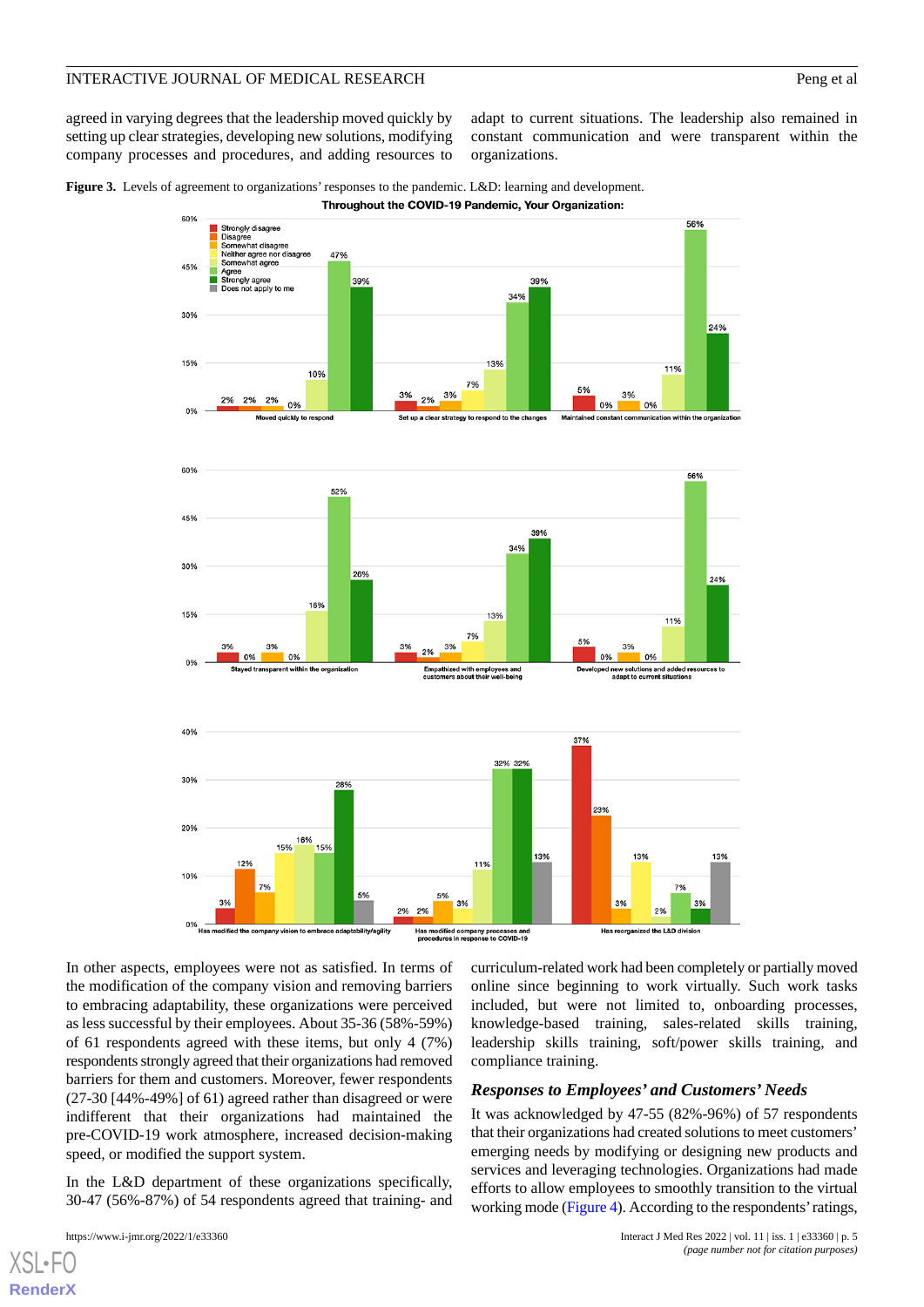50-52 (88%-91%) of 57 of them agreed that their organizations had set up policies, created flexible schedules, and established strong cultures for the WFH situation.

Organizations also made efforts to indirectly meet customers' needs by reskilling and upskilling their customer-facing and training-related employees. There were 46-47 (84%-86%) of 55 respondents who had participated in the reskilling and upskilling opportunities related to digital competencies either through virtual microlearning provided by their employers or by locating these upskilling resources on their own. The top 3 ranked uses of technologies perceived to be the most valuable were (1) tools for videoconferencing, (2) engaging customers, and (3) helping employees with information recall. Some interview participants reported that their organizations deployed classes for upskilling, such as virtual selling skills training and onboarding for just-in-time learning. However, a few others reported that they struggled as virtual sales and training limited customers' and trainees' engagement and the performance and training of soft skills for virtual sales were insufficient.

<span id="page-5-0"></span>Figure 4. Levels of agreement to organizations' support to remote working. WFH: working from home.



## In Responding to COVID-19, Your Organization:

## **How Individuals Responded to the Changes Caused by the Pandemic**

With respect to the individual perspective of professionals in L&D, the respondents were asked about their perceptions of WFH experiences, customer-facing colleagues, and the changes in job responsibilities.

## *Respondents Treated Remote Working Positively*

Although 31 (58%) of 53 respondents perceived WFH as temporary, 40 (70%) of 57 respondents still thought their organizations would consider WFH as a long-term strategy after the pandemic. They had gradually adapted to the new working mode and were mentally prepared for working remotely in the foreseeable future. Working remotely stimulated productivity and promoted the development of digital competencies ([Figure](#page-6-0) [5](#page-6-0)). Approximately 38-45 (73%-87%) of 52 respondents reflected that they had become more efficient and productive and that they gained digital competencies since WFH began, yet 44 (85%) of them still missed working with colleagues face-to-face. Comparatively fewer respondents (30 [58%] of 52) perceived that they had more time to learn new things related to their jobs. A few participants addressed that they had been working remotely since before COVID-19, so they did not experience a significant change in their jobs.

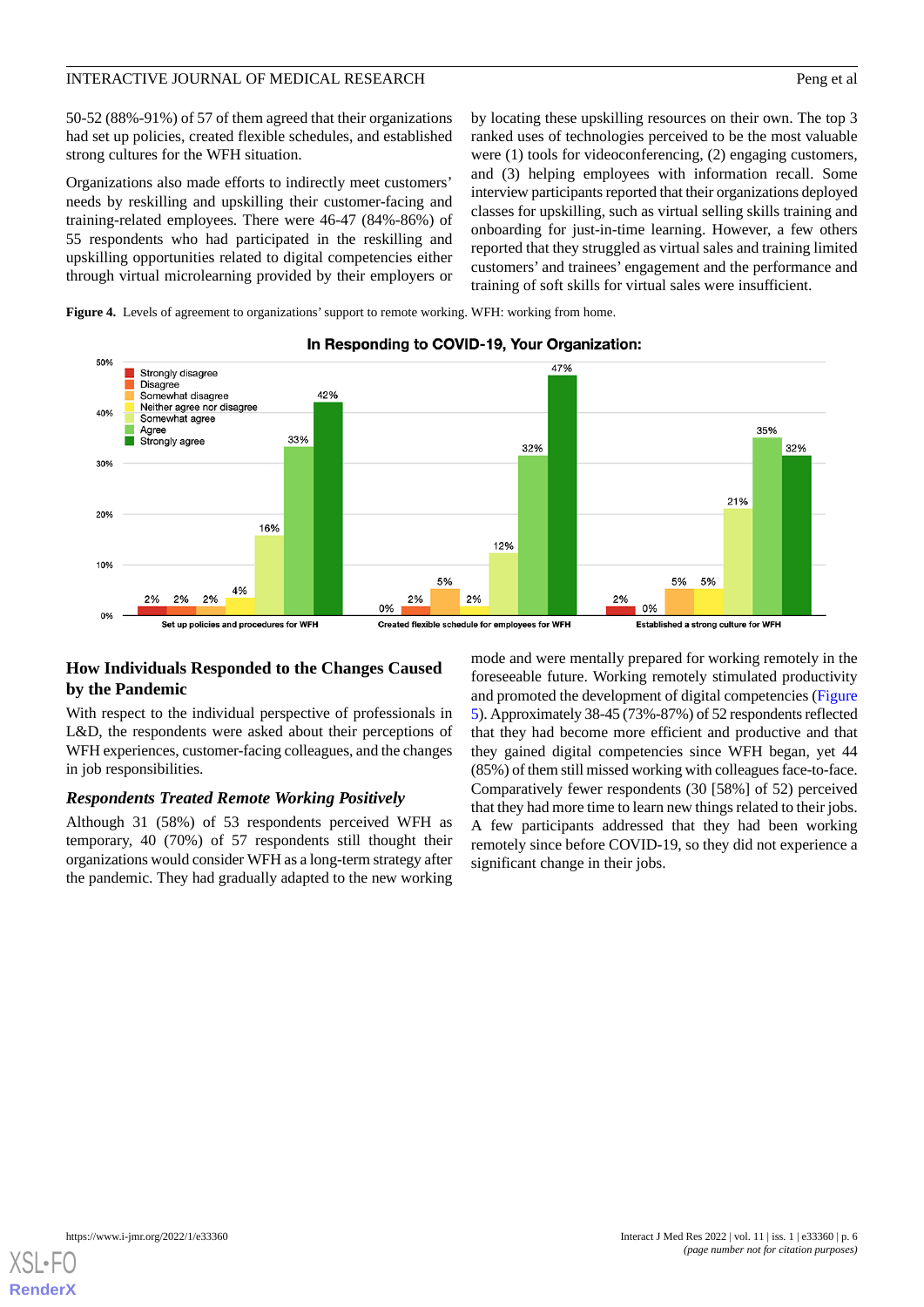<span id="page-6-0"></span>Figure 5. Levels of agreement to personal working experiences.



**Since Working Remotely, You:** 

## *The Change in Customer-Facing Employees' Job Requirements*

Among all the employees of these surveyed organizations, customer-facing employees experienced the most extreme changes in their day-to-day work. There were 45 (79%) of 57 respondents who perceived that customer-facing employees and field teams had more time to participate in trainings. More than 51 (90%) of the respondents perceived that these colleagues had increased digital selling competency. However, more respondents disagreed (26 [46%] of 57) than agreed (22 [39%] of 57) that digital sales allowed customer-facing employees to engage with more customers than traditional sales before COVID-19.

Moreover, 34 (65%) of 52 respondents realized they had assumed new and more job responsibilities. Several respondents stated in the comment area to explain their choices that demand services had far exceeded the ability to respond and that they could not keep up with the demand at the beginning. One respondent to a survey question ([Multimedia Appendix 2](#page-9-3), question 22) provided the following response that could explain why this discrepancy occurred:

[XSL](http://www.w3.org/Style/XSL)•FO **[RenderX](http://www.renderx.com/)**

*The biggest gap is that clients thought virtual classes were easier to prepare, so the demand went up. However, the resources were limited…[and there was] high expectation from the clients [and their] insecure psychological state.* [Direct quote from a participant]

## **Perceptions of "The New Normal"**

Only 9 (17%) of 53 respondents believed that the field would go back to pre-COVID-19 training modes. The majority (31 [59%] of 53) believed that more organizational goals would be accomplished online even after COVID-19, and 9 (17%) of them believed that the pandemic triggered a paradigm shift and an evolution of this field. In the short-term (3-6 months), 30-33 (56%-62%) of 54 respondents thought that there would be minor changes in company culture, organizational operations, L&D, and recruitment and onboarding processes. There were 32 (59%) of these 54 respondents who thought that major changes would take place in customer-facing interactions. In other words, more respondents chose the minor-changes options than the major-changes options for the 4 aspects of the working environment, although in the long-term (3-5 years), more respondents (22-32 [41%-59%] of 54) tended to think there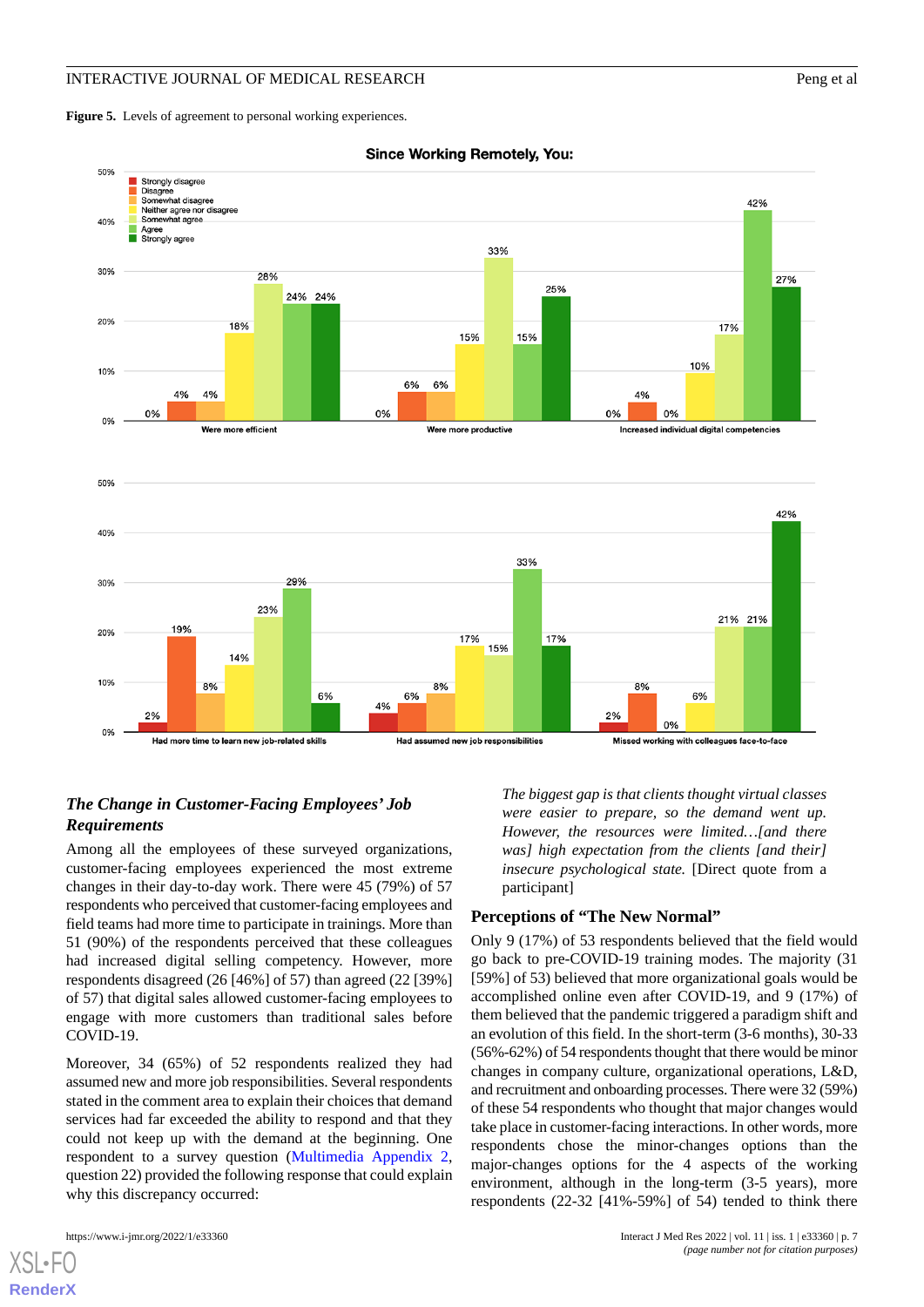would be major changes versus minor changes in organizational operations, L&D, recruitment and onboarding, and customer-facing interactions (see [Figure 6](#page-7-0)). It is worth noticing that although less than 27 (50%) of the respondents chose major changes for new talent recruitment and onboarding, it was still greater than the respondents who chose minor changes. See [Multimedia Appendix 2](#page-9-3) for the survey questions.

<span id="page-7-0"></span>**Figure 6.** Prediction of the working environment in the short and the long term. L&D: learning and development.

|                                              | 3-6 Months        | 3-5 Years         |
|----------------------------------------------|-------------------|-------------------|
| <b>Company Culture</b>                       | 59% minor changes | 41% minor changes |
| <b>Organizational Operation</b>              | 56% minor changes | 59% major changes |
| L&D                                          | 62% minor changes | 56% major changes |
| <b>New Talent Recruitment and Onboarding</b> | 56% minor changes | 41% major changes |
| <b>Customer Facing Interactions</b>          | 59% major changes | 59% major changes |

## **How the Defining Characteristics of Learning Agility Were Represented in the Data**

The leadership of these organizations reacted to the pandemic by shifting to remote working as soon as possible to maximize the security of their organizations, instead of resisting and waiting for the impact. This reflected their willingness to adapt to the new working conditions following the nationwide lockdown policies. One interviewee noted,

*The people who provide education to the customers on-site, they immediately have switched to a virtual solution…We did everything we can…We figured out ways to do it right, [even though] it was not the most effective and efficient.* [Direct quote from a participant]

This response is aligned with the generally positive survey responses (see [Table 1](#page-8-0)). On the individual level, participants mentioned that they initially experienced a phase of accepting the situation and then they endeavored to find out solutions. They also mentioned that a supportive team could make people resilient and proactive when faced with challenges.

As the job requirements changed, the work included new tasks and the task complexity increased. To handle jobs with increasing complexity, L&D and sales professionals were required to learn new things continuously, especially at the beginning stage of the transition. More than 65% (34/52) of the survey respondents agreed that they had assumed new job responsibilities since the onset of the pandemic. Organizations put extra emphasis on virtual trainings of various skills, sales, leadership, and soft skills. For L&D professionals, the amount

of new training to be designed caused an increase in job responsibilities. Sales professionals also spent more time to participate in trainings, which left them with less time to work on their primary job tasks. For example, 1 (8%) of the 12 interviewees talked about the increasing frequency of their new employee orientations to address emerging issues in a timely manner, so they had to re-create orientation materials to suit shorter sessions. Training professionals reported that they learned new ways to achieve their goals of creating new orientation training. This, therefore, required more time to train professionals to design and deliver new content and for employees from other departments to help with the training. During this process, everyone explored new territories and learned something new, for example, virtual platforms and learning resources. Respondents reported that the most prominent gain in skills was digital competencies. Survey responses show that 45 (87%) of the 52 respondents agreed that they had increased individual digital competencies [\(Figure 5\)](#page-6-0). In addition, almost every interviewee had referred to the adaptation to a new way of communication, collaboration, and operation through virtual platforms. There were difficulties many of them needed to overcome, since a significant number of senior employees were not familiar with virtual ways of working prior to the pandemic onset. In sum, the data revealed how the characteristics of learning agility were present in the work life of the professionals in our study in response to the pandemic. In [Table 1](#page-8-0), we identify 4 categories from the data that align with characteristics of learning agility: the willingness to adapt to new job requirements, the ability to handle jobs with increasing complexity, the ability to continuously learn new things, and the ability to overcome difficulties.

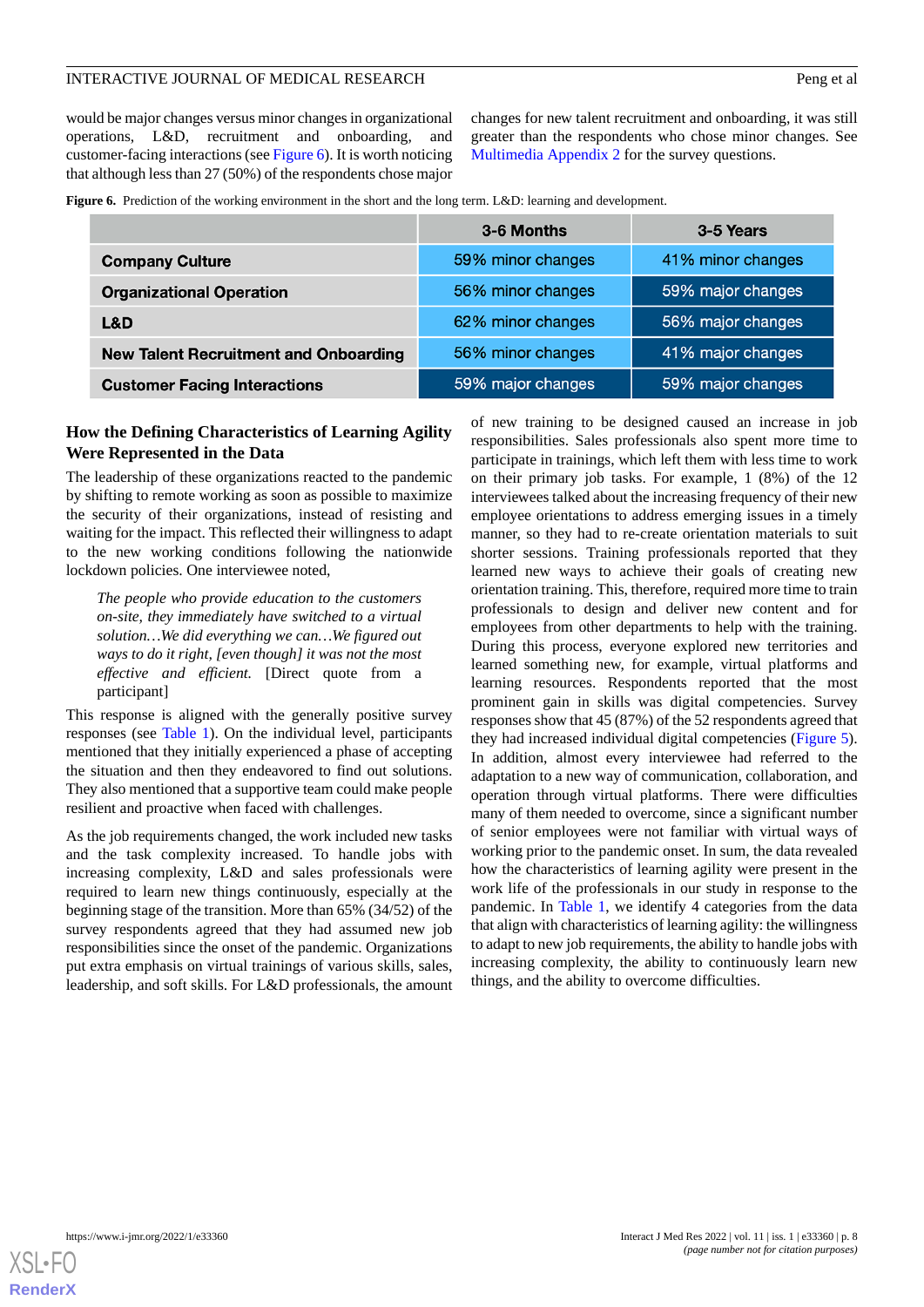<span id="page-8-0"></span>Table 1. Characteristics of learning agility and supporting evidence from the survey.<sup>a</sup>

| Facet of learning agility<br>Supporting evidence in the data |                                                                                                                                                                                                                                                                                                                                                                                                                                                                                                                                                                                                                                                                                                                                                                                                                                            |  |
|--------------------------------------------------------------|--------------------------------------------------------------------------------------------------------------------------------------------------------------------------------------------------------------------------------------------------------------------------------------------------------------------------------------------------------------------------------------------------------------------------------------------------------------------------------------------------------------------------------------------------------------------------------------------------------------------------------------------------------------------------------------------------------------------------------------------------------------------------------------------------------------------------------------------|--|
| Willingness to adapt to $\bullet$<br>job requirements        | Of 57 respondents, 52 (91%) agreed that their organizations set up policies and procedures for $WFH^b$ .<br>Of 61 respondents, 27 (44%) agreed that their organizations had increased the speed of decision making.<br>$\bullet$<br>Of 61 respondents, 56 (91%) agreed that the leadership maintained constant communication within the organization.<br>$\bullet$<br>Of 61 respondents, 57 (93%) agreed that the leadership stayed transparent within the organization.<br>$\bullet$<br>Of 61 respondents, 52 (85%) agreed that the leadership empathized with employees and customers about their and<br>their families' well-being.                                                                                                                                                                                                     |  |
| Ability to learn new<br>things continuously                  | Of 62 respondents, 57 (92%) agreed that the leadership developed new solutions and added resources to adapt to current<br>$\bullet$<br>situations.<br>Of 52 respondents, 45 (87%) agreed that they increased individual digital competencies since working remotely.<br>$\bullet$<br>Of 55 respondents, 46/47 (84%/85%) agreed that their organization provided reskilling/upskilling for the virtual<br>$\bullet$<br>training world.<br>Of 56 respondents, 46 (82%) agreed that their organizations designed new products and services to meet clients' current<br>$\bullet$<br>needs.<br>Of 52 respondents, 30 (58%) agreed that they had more time to learn new things related to their jobs since working<br>remotely.<br>Of 61 respondents, 30 (49%) agreed that their organizations had modified the supporting system.<br>$\bullet$ |  |
| Ability to overcome<br>difficulties                          | Of 61 respondents, 36 (59%) agreed that their organizations had modified the company vision to embrace adaptabili-<br>$\bullet$<br>ty/agility.<br>Of 62 respondents, 47 (76%) agreed that their organizations had modified company processes and procedures in response<br>$\bullet$<br>to COVID-19.<br>Of 57 respondents, 52 (91%) agreed that their organization created flexible schedule for employees to WFH.<br>$\bullet$<br>Of 56 respondents, 41 (73%) agreed that their organization had become more agile.<br>$\bullet$<br>Of 62 respondents, 36 (58%) agreed that their organizations had removed barriers.<br>$\bullet$<br>Of 62 respondents, 53 (85%) agreed that the leadership set up a clear strategy to respond to the changes.<br>$\bullet$                                                                              |  |
| Ability to handle jobs<br>with increasing com-<br>plexity    | Of 56 respondents, 46 (82%) agreed that their organizations designed new products and services to meet clients' current<br>$\bullet$<br>needs.<br>Of 57 respondents, 45 (79%) agreed that their customer facing employees and field teams had more time to participate<br>$\bullet$<br>in training sessions.<br>Of 51 respondents, 38 (75%) agreed that they were more efficient since working remotely.<br>$\bullet$<br>Of 52 respondents, 34 (65%) agreed that they had assumed new job responsibilities since working remotely.<br>Of 57 respondents, 23 (40%) agreed that their customer facing employees and field teams had exhibited higher levels<br>of productivity.                                                                                                                                                              |  |

<sup>a</sup>All the items listed in the table are items whose "agrees" options were selected by more respondents than "disagrees" options, even though some "agrees" responses were lower than 50%. See [Multimedia Appendix 2](#page-9-3) for survey questions. <sup>b</sup>WFH: working from home.

# *Discussion*

## **Principal Results**

The interview and survey results indicated that L&D professionals were overall positive in their perceptions of their organization's leadership, their colleagues, and themselves in terms of finding solutions and supporting one another. The majority of respondents reported increased productivity and opportunities to reskill and upskill during WFH. In addition, they upgraded their digital competencies, especially technologies for videoconferencing, engaging customers, and helping learners' information recall. In addition, this study revealed some insights that the framework adapted from Eichinger et al [[30\]](#page-11-1) did not discuss. Their framework was developed to evaluate an employee's leadership potential and effectiveness. Our findings suggest that elements of learning agility were demonstrated by most survey participants in response to a highly disruptive crisis, when the working mode abruptly shifted. This study provides insights into how the pandemic created a context that sparked a different entry point (ie, the drive for job survival)

[XSL](http://www.w3.org/Style/XSL)•FO **[RenderX](http://www.renderx.com/)**

into the learning agility development cycle. Results also provide insights into how the COVID-19 crisis demanded professionals' learning agility to both self-initiate their own learning and to support the learning agility of others in the organization.

## **Limitations and Future Directions**

In the quantitative component of the study, 74 participants responded to the survey, which represents ~5% of the sample pool of 1500 people. It is below the average of medium-length web-based surveys (12-25 questions)—less than 10% [[31-](#page-11-2)[33\]](#page-11-3). Given that our survey consisted of 37 questions, it was reasonable to have a lower response rate, as the length of a survey has a negative influence on the response rate [\[33](#page-11-3),[34\]](#page-11-4). One possible direction for future research is to increase the sample size of participants by expanding the survey to a larger membership body [[35\]](#page-11-5). In addition, the participating population of this study was skewed to high management roles and training professionals. Sales professionals, however, are the trainees closely interacting with these training professionals and are as much impacted by the pandemic as training professionals. Therefore, future studies could shift the recruiting focus to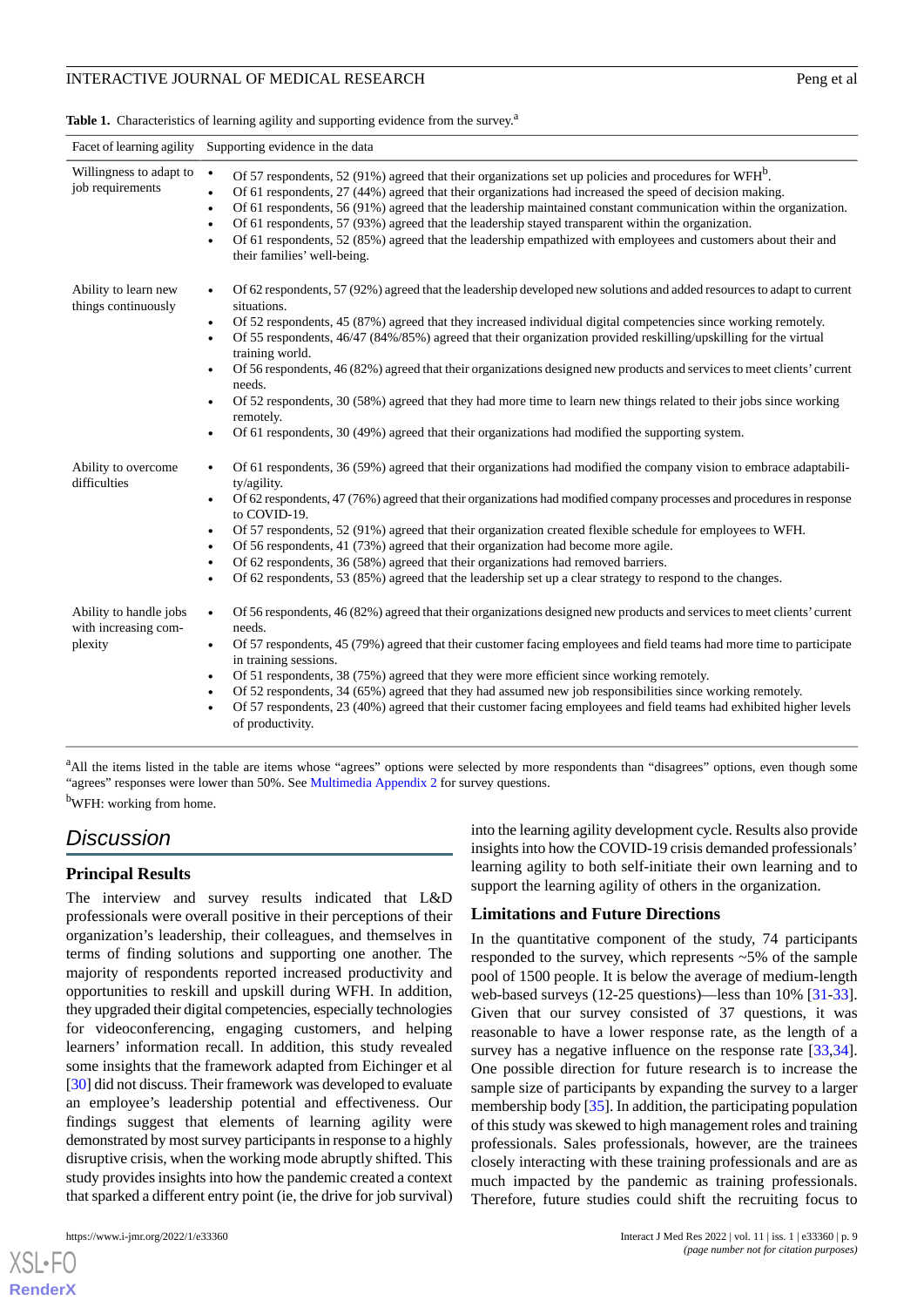first-line sales professionals to investigate how specifically the overall life cycle of training and education for sale professionals changed.

Another possible direction for future studies is to dig deeper into the learning agility framework by addressing the mental and emotional aspects. To implement this idea, we need to ask more why and how questions about people's motivations and ways of predicting and solving problems, and to intentionally differentiate people's pandemic leadership behaviors from those of the prepandemic period.

Last but not least, the transition to the new way of working that we have observed was reactionary at the core. It would be worthwhile to see whether the L&D professionals would adopt a more proactive approach to learning agility as the pandemic subsides or whether they drift back to the old normal.

## **Conclusion**

Prior research has explored current and future trends in life sciences training [[36\]](#page-11-6), noting trends for more remote L&D initiatives. This study examined a more specific circumstance where life sciences L&D professionals faced unprecedented challenges, requiring a sudden and unexpected shift to remote work. This study explored the organizational and individual reactions of life sciences organizations toward the pandemic and the shift in the working environment that it entailed. In

retrospect, the first 3 months of the pandemic were a survival phase for most of the organizations in the life sciences sector. The leadership lacked experience and confidence in their solutions during such a turbulent time. The next several months presented an adoption phase, which was marked by a collective will to make change. This phase aligns with the period during which we collected our data and, as such, reflects how learning agility appeared at the organizational and individual levels during this time. Looking toward the future as vaccines are more prevalent, organizations are now more competent to shift into a proactive phase. They have more experience dealing with unpredictable and abrupt changes in the global environment. The changes in work life, due to the COVID-19 crisis, may have pushed the development of the industry 5-7 years forward into the future in a few months [\[37](#page-11-7)]. The forces that prompted the development include the organization's drives for financial success, customer demands, and, more prominently, the practitioners' adaptation and agility. They demonstrated a willingness to be agile that may not have emerged as quickly outside of the pandemic crisis. Future work should investigate how life sciences L&D organizations structure their remote work and remote training in a post-COVID-19 world. Both our interview and survey results predicted that a mix of live and virtual solutions for working, training, and learning would emerge to better suit the ever-changing market in life sciences organizations.

## **Disclaimer**

The views and opinions expressed in this publication are those of the authors. They do not purport to reflect the opinions or views of their employers. This research was supported by Life Sciences Trainers & Educators Networks (LTEN). The LTEN is the only global 501(c)(3) nonprofit organization specializing in meeting the needs of life sciences learning professionals.

## **Authors' Contributions**

The interview and survey protocols were set up by NWT, WM, and KP in 2020. The practical part of the study was conducted by NWT and XYP in 2020; WM, SL, and KP fulfilled an advisory role. The manuscript was designed and drafted by XYP, and SL, WM, and NWT contributed to revising the paper.

#### <span id="page-9-2"></span>**Conflicts of Interest**

None declared.

## <span id="page-9-3"></span>**Multimedia Appendix 1**

Interview questions. [[DOCX File , 16 KB](https://jmir.org/api/download?alt_name=ijmr_v11i1e33360_app1.docx&filename=9f35a5c55634cd84562b3708072d576a.docx)-[Multimedia Appendix 1\]](https://jmir.org/api/download?alt_name=ijmr_v11i1e33360_app1.docx&filename=9f35a5c55634cd84562b3708072d576a.docx)

## <span id="page-9-0"></span>**Multimedia Appendix 2**

<span id="page-9-1"></span>Survey questions. [[DOCX File , 38 KB](https://jmir.org/api/download?alt_name=ijmr_v11i1e33360_app2.docx&filename=bf526d1199f7cb75e630e5b4dc79cdbc.docx)-[Multimedia Appendix 2\]](https://jmir.org/api/download?alt_name=ijmr_v11i1e33360_app2.docx&filename=bf526d1199f7cb75e630e5b4dc79cdbc.docx)

#### **References**

- 1. Parker K, Horowitz J, Minkin R. How the Coronavirus Outbreak has and Hasn't Changed the Way Americans Work. URL: [https://www.pewresearch.org/social-trends/2020/12/09/](https://www.pewresearch.org/social-trends/2020/12/09/how-the-coronavirus-outbreak-has-and-hasnt-changed-the-way-americans-work)
	- [how-the-coronavirus-outbreak-has-and-hasnt-changed-the-way-americans-work](https://www.pewresearch.org/social-trends/2020/12/09/how-the-coronavirus-outbreak-has-and-hasnt-changed-the-way-americans-work) [accessed 2021-09-01]
- 2. Jones SE, Campbell PK, Kimp AJ, Bennell K, Foster NE, Russell T, et al. Evaluation of a novel e-Learning program for physiotherapists to manage knee osteoarthritis via telehealth: qualitative study nested in the PEAK (Physiotherapy Exercise and Physical Activity for Knee Osteoarthritis) randomized controlled trial. J Med Internet Res 2021 Apr 30;23(4):e25872 [[FREE Full text](https://www.jmir.org/2021/4/e25872/)] [doi: [10.2196/25872\]](http://dx.doi.org/10.2196/25872) [Medline: [33929326\]](http://www.ncbi.nlm.nih.gov/entrez/query.fcgi?cmd=Retrieve&db=PubMed&list_uids=33929326&dopt=Abstract)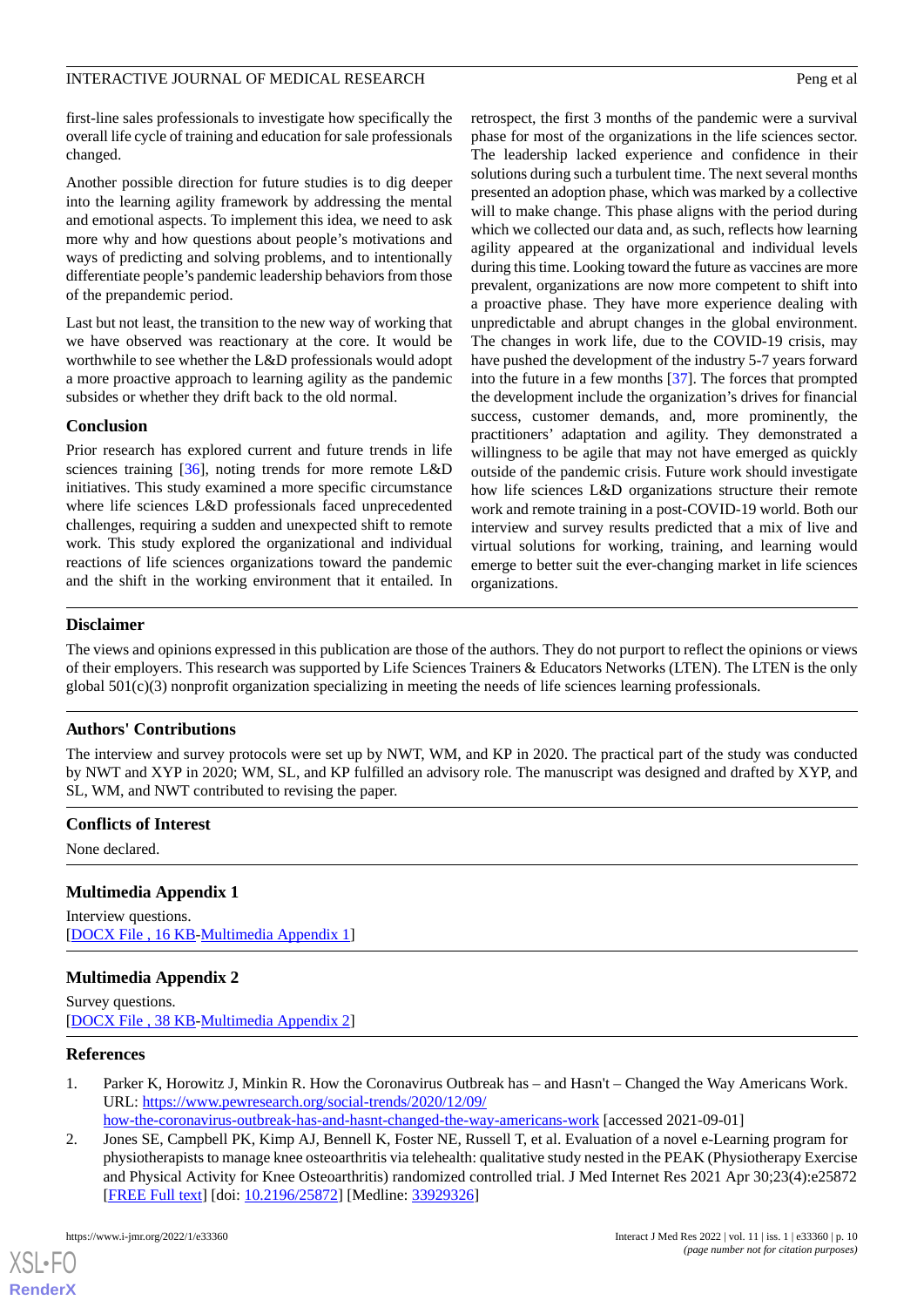- 3. Thakur A, Pereira C, Hardy J, Bobbette N, Sockalingam S, Lunsky Y. Virtual education program to support providers caring for people with intellectual and developmental disabilities during the COVID-19 pandemic: rapid development and evaluation study. JMIR Ment Health 2021 Oct 07;8(10):e28933 [\[FREE Full text](https://mental.jmir.org/2021/10/e28933/)] [doi: [10.2196/28933\]](http://dx.doi.org/10.2196/28933) [Medline: [34617917](http://www.ncbi.nlm.nih.gov/entrez/query.fcgi?cmd=Retrieve&db=PubMed&list_uids=34617917&dopt=Abstract)]
- 4. Jeyakumar T, Ambata-Villanueva S, McClure S, Henderson C, Wiljer D. Best practices for the implementation and sustainment of virtual health information system training: qualitative study. JMIR Med Educ 2021 Oct 22;7(4):e30613-e30616 [[FREE Full text](https://mededu.jmir.org/2021/4/e30613/)] [doi: [10.2196/30613\]](http://dx.doi.org/10.2196/30613) [Medline: [34449402\]](http://www.ncbi.nlm.nih.gov/entrez/query.fcgi?cmd=Retrieve&db=PubMed&list_uids=34449402&dopt=Abstract)
- 5. Pilabré AH, Ngangue P, Barro A, Pafadnam Y. An imperative for the national public health school in Burkina Faso to promote the use of information and communication technologies in education during the COVID-19 pandemic: critical analysis. JMIR Med Educ 2021 May 18;7(2):e27169 [[FREE Full text](https://mededu.jmir.org/2021/2/e27169/)] [doi: [10.2196/27169\]](http://dx.doi.org/10.2196/27169) [Medline: [33970868](http://www.ncbi.nlm.nih.gov/entrez/query.fcgi?cmd=Retrieve&db=PubMed&list_uids=33970868&dopt=Abstract)]
- <span id="page-10-0"></span>6. Akour I, Alshurideh M, Al Kurdi B, Al Ali A, Salloum S. Using machine learning algorithms to predict people's intention to use mobile learning platforms during the COVID-19 pandemic: machine learning approach. JMIR Med Educ 2021 Feb 04;7(1):e24032 [\[FREE Full text](https://mededu.jmir.org/2021/1/e24032/)] [doi: [10.2196/24032\]](http://dx.doi.org/10.2196/24032) [Medline: [33444154\]](http://www.ncbi.nlm.nih.gov/entrez/query.fcgi?cmd=Retrieve&db=PubMed&list_uids=33444154&dopt=Abstract)
- <span id="page-10-1"></span>7. Kawakami N, Imamura K, Watanabe K, Sekiya Y, Sasaki N, Sato N, SMART-CBT Project Team. Effectiveness of an internet-based machine-guided stress management program based on cognitive behavioral therapy for improving depression among workers: protocol for a randomized controlled trial. JMIR Res Protoc 2021 Sep 29;10(9):e30305 [\[FREE Full text\]](https://www.researchprotocols.org/2021/9/e30305/) [doi: [10.2196/30305](http://dx.doi.org/10.2196/30305)] [Medline: [34460414\]](http://www.ncbi.nlm.nih.gov/entrez/query.fcgi?cmd=Retrieve&db=PubMed&list_uids=34460414&dopt=Abstract)
- 8. Balcombe L, De Leo D. Psychological screening and tracking of athletes and digital mental health solutions in a hybrid model of care: mini review. JMIR Form Res 2020 Dec 14;4(12):e22755 [\[FREE Full text\]](https://formative.jmir.org/2020/12/e22755/) [doi: [10.2196/22755\]](http://dx.doi.org/10.2196/22755) [Medline: [33271497](http://www.ncbi.nlm.nih.gov/entrez/query.fcgi?cmd=Retrieve&db=PubMed&list_uids=33271497&dopt=Abstract)]
- 9. Balcombe L, De Leo D. Digital mental health challenges and the horizon ahead for solutions. JMIR Ment Health 2021 Mar 29;8(3):e26811 [\[FREE Full text](https://mental.jmir.org/2021/3/e26811/)] [doi: [10.2196/26811\]](http://dx.doi.org/10.2196/26811) [Medline: [33779570\]](http://www.ncbi.nlm.nih.gov/entrez/query.fcgi?cmd=Retrieve&db=PubMed&list_uids=33779570&dopt=Abstract)
- <span id="page-10-2"></span>10. Zhang Y, Lyu H, Liu Y, Zhang X, Wang Y, Luo J. Monitoring depression trends on twitter during the COVID-19 pandemic: observational study. JMIR Infodemiol 2021;1(1):e26769 [\[FREE Full text\]](http://europepmc.org/abstract/MED/34458682) [doi: [10.2196/26769](http://dx.doi.org/10.2196/26769)] [Medline: [34458682](http://www.ncbi.nlm.nih.gov/entrez/query.fcgi?cmd=Retrieve&db=PubMed&list_uids=34458682&dopt=Abstract)]
- <span id="page-10-3"></span>11. Jha IP, Awasthi R, Kumar A, Kumar V, Sethi T. Learning the mental health impact of COVID-19 in the United States with explainable artificial intelligence: observational study. JMIR Ment Health 2021 Apr 20;8(4):e25097 [\[FREE Full text](https://mental.jmir.org/2021/4/e25097/)] [doi: [10.2196/25097\]](http://dx.doi.org/10.2196/25097) [Medline: [33877051\]](http://www.ncbi.nlm.nih.gov/entrez/query.fcgi?cmd=Retrieve&db=PubMed&list_uids=33877051&dopt=Abstract)
- <span id="page-10-4"></span>12. Lombardo MM, Eichinger RW. High potentials as high learners. Hum Resour Manag 2001;39(4):321-329. [doi: [10.1002/1099-050X\(200024\)39:4<321::AID-HRM4>3.0.CO;2-1\]](http://dx.doi.org/10.1002/1099-050X(200024)39:4<321::AID-HRM4>3.0.CO;2-1)
- <span id="page-10-5"></span>13. De Meuse KP, Dai G, Hallenbeck GS. Learning agility: a construct whose time has come. Consult Psychol J: Pract Res 2010 Jun;62(2):119-130. [doi: [10.1037/a0019988\]](http://dx.doi.org/10.1037/a0019988)
- <span id="page-10-7"></span><span id="page-10-6"></span>14. Dries N, Vantilborgh T, Pepermans R. The role of learning agility and career variety in the identification and development of high potential employees. Pers Rev 2012;41(3):340-358. [doi: [10.1108/00483481211212977](http://dx.doi.org/10.1108/00483481211212977)]
- <span id="page-10-9"></span><span id="page-10-8"></span>15. Mitchinson AG, Gerard NM, Roloff KS, Burke W. Learning about learning agility. 2012 Jul Presented at: Academy of Management Annual Meeting Proceedings; July 1, 2012; Boston, MA p. 17742. [doi: [10.5465/ambpp.2012.288\]](http://dx.doi.org/10.5465/ambpp.2012.288)
- <span id="page-10-10"></span>16. Fiedler F. A Theory of Leadership Effectiveness. New York, NY: McGraw-Hill; 1967.
- 17. House RJ. A path goal theory of leader effectiveness. Adm Sci Q 1971 Sep;16(3):321. [doi: [10.2307/2391905\]](http://dx.doi.org/10.2307/2391905)
- 18. Vroom V, Yetton P. Leadership and Decision-Making (Vol. 110). Pittsburgh, PA: University of Pittsburgh Press; 2010.
- <span id="page-10-11"></span>19. Burns J. Leadership. New York, NY: Harper and Row; 1978.
- <span id="page-10-12"></span>20. De Meuse KP. Using Science to Identify Future Leaders: Part III - the TALENTx7 Assessment of Learning Agility. 2015. URL: [https://www.researchgate.net/publication/](https://www.researchgate.net/publication/281640087_Using_Science_to_Identify_Future_Leaders_Part_III_-_The_TALENTx7_Assessment_of_Learning_Agility) [281640087\\_Using\\_Science\\_to\\_Identify\\_Future\\_Leaders\\_Part\\_III\\_-\\_The\\_TALENTx7\\_Assessment\\_of\\_Learning\\_Agility](https://www.researchgate.net/publication/281640087_Using_Science_to_Identify_Future_Leaders_Part_III_-_The_TALENTx7_Assessment_of_Learning_Agility) [accessed 2022-04-14]
- <span id="page-10-14"></span><span id="page-10-13"></span>21. Burke W, Roloff KS, Mitchinson A. Learning Agility: A New Model and Measure. New York, NY: Teachers College, Columbia University; 2016.
- <span id="page-10-15"></span>22. Norton LW. Flexible leadership: an integrative perspective. Consult Psychol J: Pract Res 2010 Jun;62(2):143-150. [doi: [10.1037/a0019990](http://dx.doi.org/10.1037/a0019990)]
- <span id="page-10-16"></span>23. DeRue DS, Myers CG. Leadership development: a review and agenda for future research. In: Day DV, editor. The Oxford Handbook of Leadership and Organizations. Oxford, UK: Oxford University Press; 2014:832-855.
- <span id="page-10-17"></span>24. Kaiser RB, Craig SB. Do the behaviors related to managerial effectiveness really change with organizational level? An empirical test. Psychol-Manag J 2011 Apr;14(2):92-119. [doi: [10.1080/10887156.2011.570140\]](http://dx.doi.org/10.1080/10887156.2011.570140)
- <span id="page-10-18"></span>25. Nesbit PL. The role of self-reflection, emotional management of feedback, and self-regulation processes in self-directed leadership development. Hum Resour Dev Rev 2012 Apr 04;11(2):203-226. [doi: [10.1177/1534484312439196\]](http://dx.doi.org/10.1177/1534484312439196)
- 26. White RP, Shullman SL. Acceptance of uncertainty as an indicator of effective leadership. Consult Psychol J: Pract Res 2010 Jun;62(2):94-104. [doi: [10.1037/a0019991\]](http://dx.doi.org/10.1037/a0019991)
- 27. De Meuse KP, Dai G, Wu J. Leadership skills across organizational levels: a closer examination. Psychol-Manag J 2011 Apr;14(2):120-139. [doi: [10.1080/10887156.2011.570143](http://dx.doi.org/10.1080/10887156.2011.570143)]
- 28. Ganguly A, Nilchiani R, Farr JV. Evaluating agility in corporate enterprises. Int J Prod Econ 2009 Apr;118(2):410-423. [doi: [10.1016/j.ijpe.2008.12.009\]](http://dx.doi.org/10.1016/j.ijpe.2008.12.009)